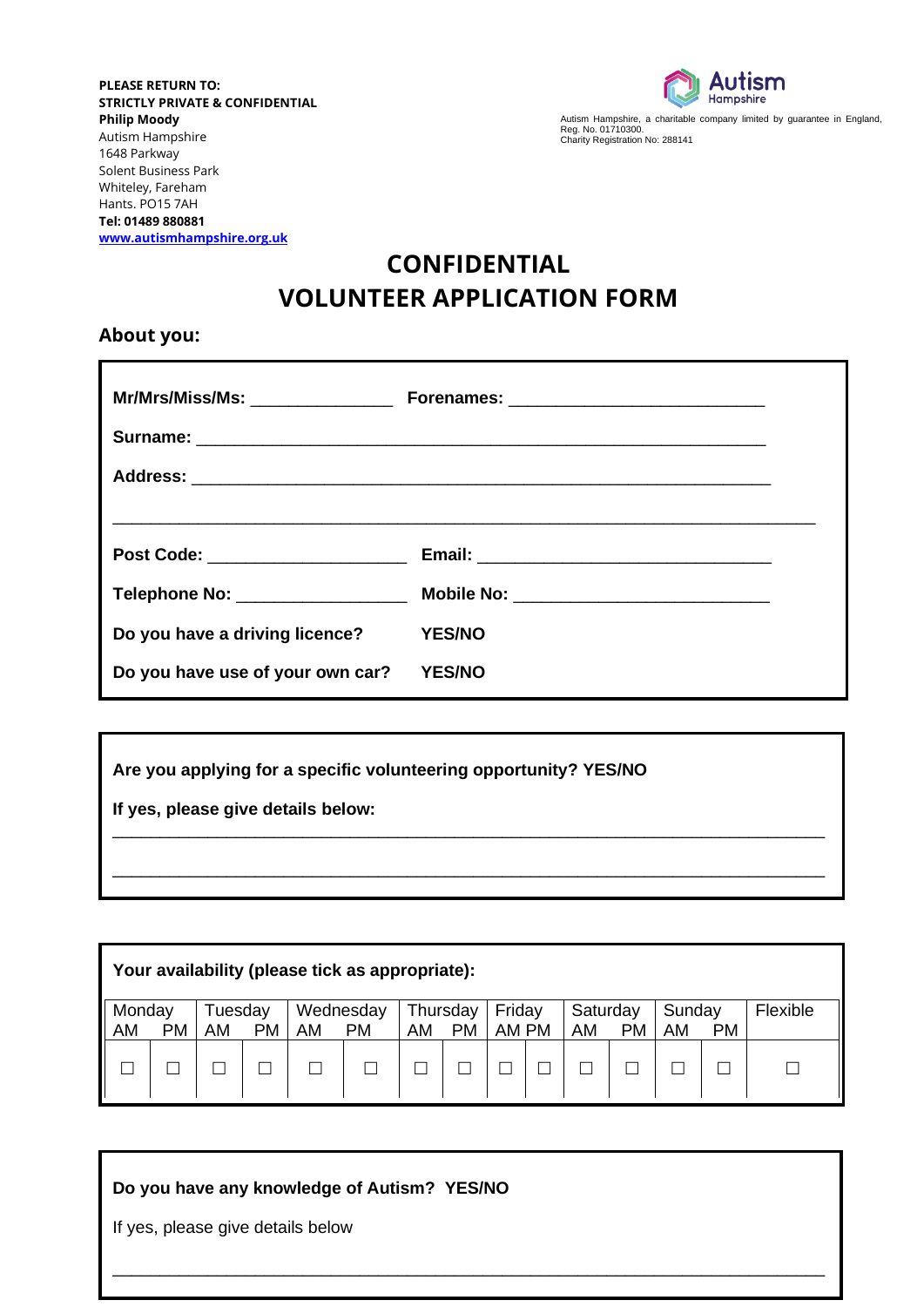| What skills/experience/hobbies/interests/qualifications do you have which you think<br>would be relevant to the role you are applying for? |  |  |  |  |  |
|--------------------------------------------------------------------------------------------------------------------------------------------|--|--|--|--|--|
|                                                                                                                                            |  |  |  |  |  |
|                                                                                                                                            |  |  |  |  |  |
|                                                                                                                                            |  |  |  |  |  |
|                                                                                                                                            |  |  |  |  |  |
|                                                                                                                                            |  |  |  |  |  |
|                                                                                                                                            |  |  |  |  |  |
|                                                                                                                                            |  |  |  |  |  |
|                                                                                                                                            |  |  |  |  |  |
|                                                                                                                                            |  |  |  |  |  |
|                                                                                                                                            |  |  |  |  |  |
|                                                                                                                                            |  |  |  |  |  |
|                                                                                                                                            |  |  |  |  |  |
|                                                                                                                                            |  |  |  |  |  |
|                                                                                                                                            |  |  |  |  |  |
|                                                                                                                                            |  |  |  |  |  |
|                                                                                                                                            |  |  |  |  |  |

Please confirm below if you require any reasonable adjustments to be made in order to assist you with any volunteering opportunities. This will not affect your volunteering but will enable us to ensure we can support you.

How did you hear about volunteering opportunities with Autism Hampshire?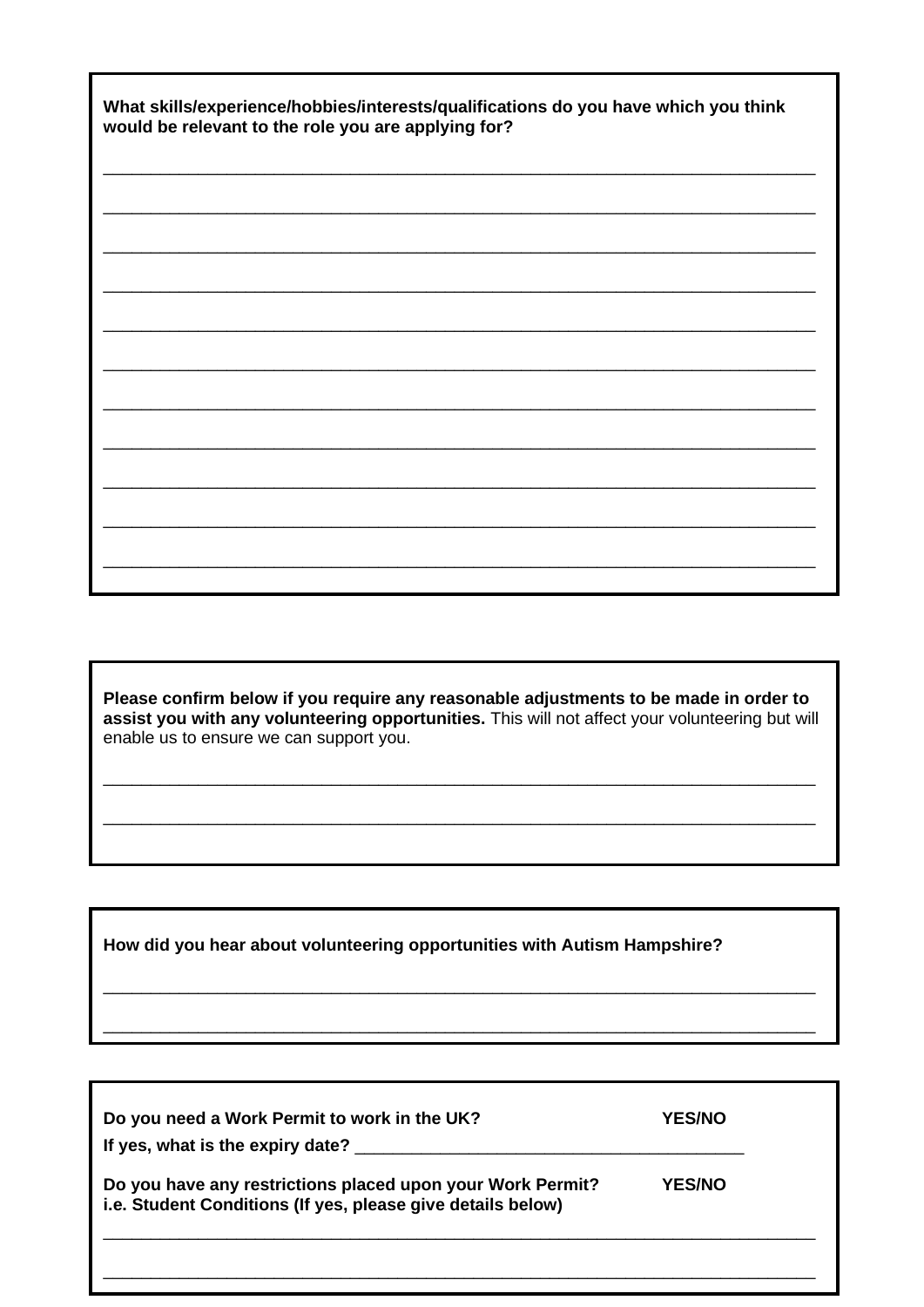## **Emergency Contact:**

| <b>Full Name:</b> |                   |  |
|-------------------|-------------------|--|
| Relationship:     |                   |  |
| Telephone No:     | <b>Mobile No:</b> |  |

**References:**

| Please give the name and address of two professional references which will be taken<br>up prior to any offer of volunteering opportunities. If you are currently<br>working/volunteering please provide details of your employer/company. |                                     |  |  |  |  |  |
|-------------------------------------------------------------------------------------------------------------------------------------------------------------------------------------------------------------------------------------------|-------------------------------------|--|--|--|--|--|
| Name: ____________________________                                                                                                                                                                                                        | Job Title: ______________________   |  |  |  |  |  |
|                                                                                                                                                                                                                                           | Relationship: _____________________ |  |  |  |  |  |
| Address: _________________________                                                                                                                                                                                                        |                                     |  |  |  |  |  |
| <u> 1989 - Johann John Stone, mars et al. 1989 - John Stone, mars et al. 1989 - John Stone, mars et al. 1989 - John Stone</u>                                                                                                             | Post Code: ______________________   |  |  |  |  |  |
|                                                                                                                                                                                                                                           |                                     |  |  |  |  |  |
| Name: _____________________________                                                                                                                                                                                                       | Job Title: _______________________  |  |  |  |  |  |
| Organisation: ______________________                                                                                                                                                                                                      | Relationship: _____________________ |  |  |  |  |  |
| Address: __________________________                                                                                                                                                                                                       |                                     |  |  |  |  |  |
| <u> 1989 - Jan James James James James James James James James James James James James James James James James J</u>                                                                                                                      | Post Code: ______________________   |  |  |  |  |  |
|                                                                                                                                                                                                                                           |                                     |  |  |  |  |  |

In accordance with the Data Protection Act 1998, I agree that Autism Hampshire may hold and use personal information about me for volunteering reasons and to keep in touch with me. This information, including that contained in this application can be stored on both manual and computer files.

I confirm that the information on this form is correct. I understand that some of the tasks involved in my role with Autism Hampshire may be of a sensitive nature and I agree to maintain confidentiality at all times.

**Name:** \_\_\_\_\_\_\_\_\_\_\_\_\_\_\_\_\_\_\_\_\_\_\_\_\_\_\_\_ **Signature:** \_\_\_\_\_\_\_\_\_\_\_\_\_\_\_\_\_\_\_\_\_\_\_\_\_\_\_\_\_\_\_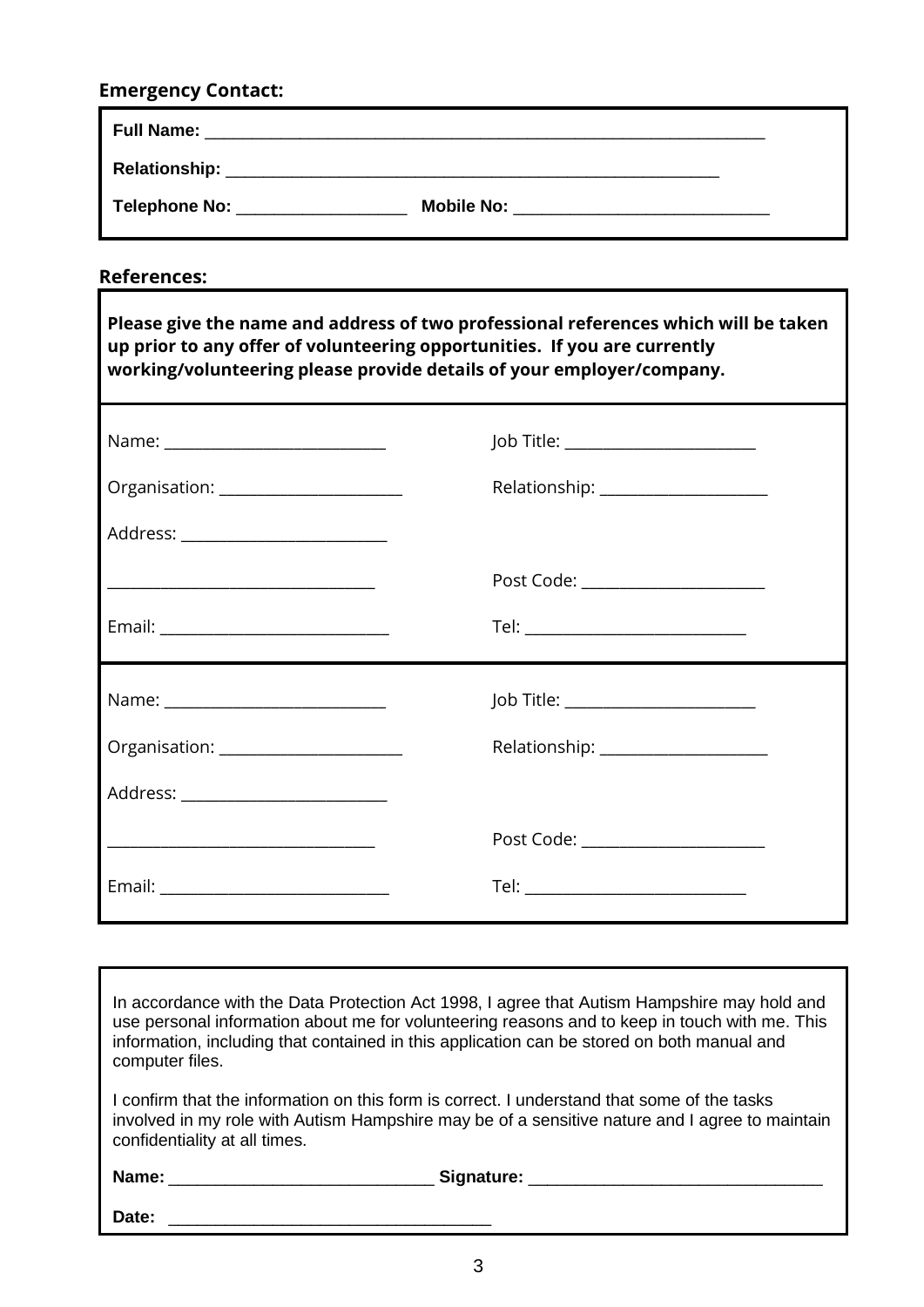

#### **REHABILITATION OF OFFENDERS DECLARATION**

As the role you are applying for involves directly volunteering with vulnerable adults, we will need to obtain a criminal record check (Disclosure) from the Disclosure and Barring Service (DBS).

Having a criminal record does not automatically mean that you cannot volunteer with us. Criminal records will be reviewed on an individual basis and taken into account where the conviction is considered relevant. We take confidentiality very seriously at Autism Hampshire.

If you require further information or you have any concerns about filling in this declaration, please contact the Human Resources Department on 01489 880881.

**Have you ever been convicted in the Courts or cautioned, or have you been given a final warning by the Police? YES/NO\***

**If yes, please give details of offences, penalties and dates:**

**Are you aware of any Police enquiries undertaken following allegations made against you, which may have a bearing on your suitability for this post? YES/NO\***

**If yes, please give details:**

**Name:** 

**Signature:** 

**Date:** 

**In the event that this Disclosure is found to be false any offer of volunteering work will be terminated immediately. Any information you provide on this form will be treated as strictly confidential and retained in a secure location in line with Data Protection requirements.**

**\*please delete as applicable**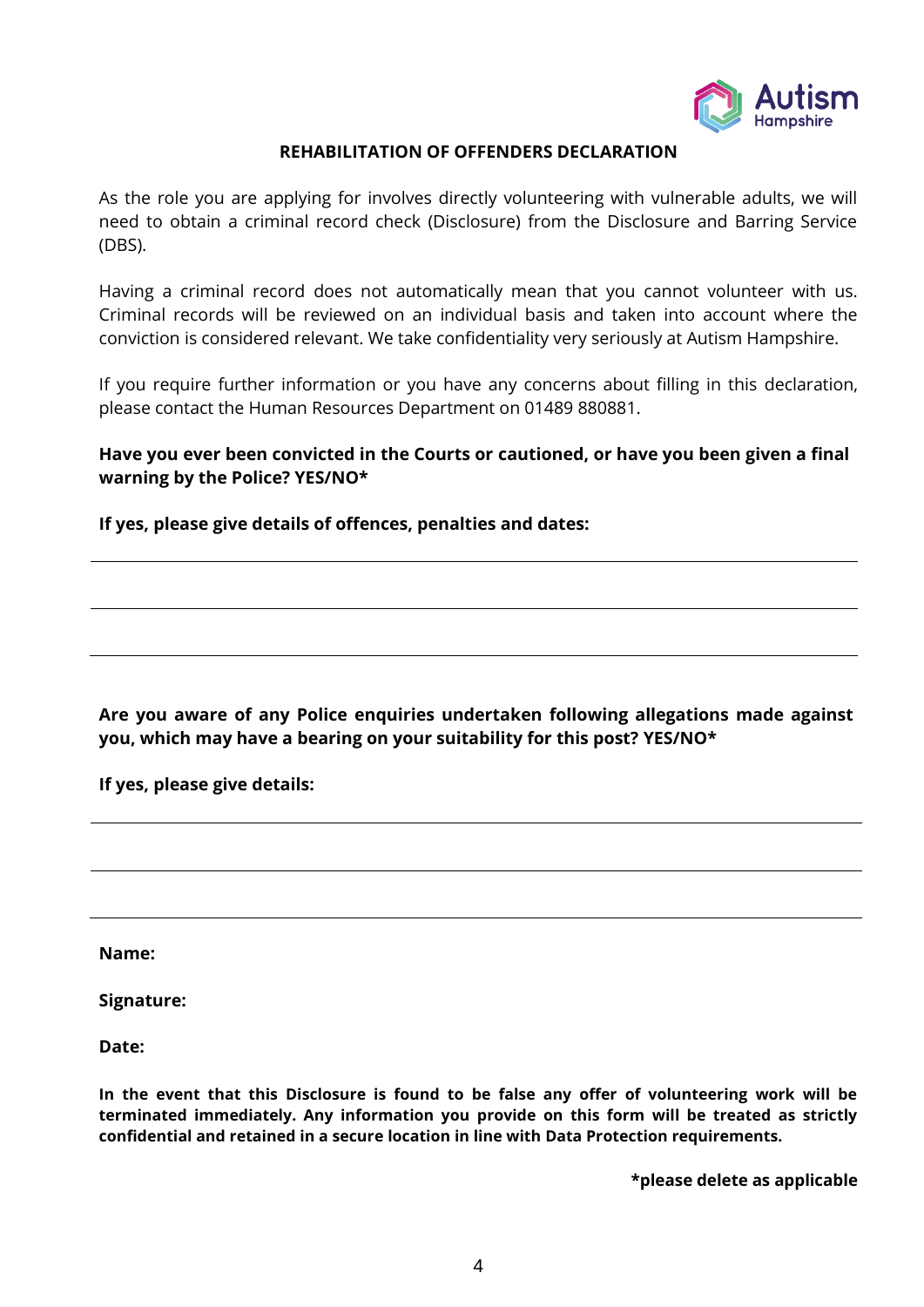

### **STRICTLY PRIVATE & CONFIDENTIAL EQUAL OPPORTUNITIES MONITORING FORM**

Autism Hampshire is committed to the principles of Equal Opportunities and strives to be an Equal Opportunity Employer. To ensure that Autism Hampshire is complying with Equal Opportunity legislation the organisation asks that all applicants complete the details below. This information will be used solely for monitoring purposes and will be treated as confidential. Upon receipt it will be separated from your application before any consideration of candidates takes place.

Completion is entirely voluntary and is not required for consideration for volunteering.

|                                                                                         | <b>Date of application:</b>                    | Application for the post of: |  |                       |  |  |  |
|-----------------------------------------------------------------------------------------|------------------------------------------------|------------------------------|--|-----------------------|--|--|--|
| Where did you see the post advertised?<br>I would describe my race or ethnic origin as: |                                                |                              |  |                       |  |  |  |
|                                                                                         |                                                |                              |  |                       |  |  |  |
|                                                                                         | Bangladeshi                                    | <b>Black African</b>         |  |                       |  |  |  |
|                                                                                         | Chinese                                        | <b>Black Caribbean</b>       |  |                       |  |  |  |
|                                                                                         | Indian                                         |                              |  |                       |  |  |  |
|                                                                                         | Black other: Please specify:                   | Asian other: Please specify: |  |                       |  |  |  |
|                                                                                         | Any other race or ethnic group please specify: |                              |  |                       |  |  |  |
|                                                                                         | I would describe my religion as:               |                              |  |                       |  |  |  |
|                                                                                         | None                                           | Jain                         |  |                       |  |  |  |
|                                                                                         | Bah'i                                          | Jewish                       |  |                       |  |  |  |
|                                                                                         | <b>Buddhist</b>                                | Muslim                       |  |                       |  |  |  |
|                                                                                         | Christian (Including all denominations)        | Sikh                         |  |                       |  |  |  |
|                                                                                         | Hindu                                          | Other                        |  | (specify if you wish) |  |  |  |
|                                                                                         | Prefer not to say                              |                              |  |                       |  |  |  |